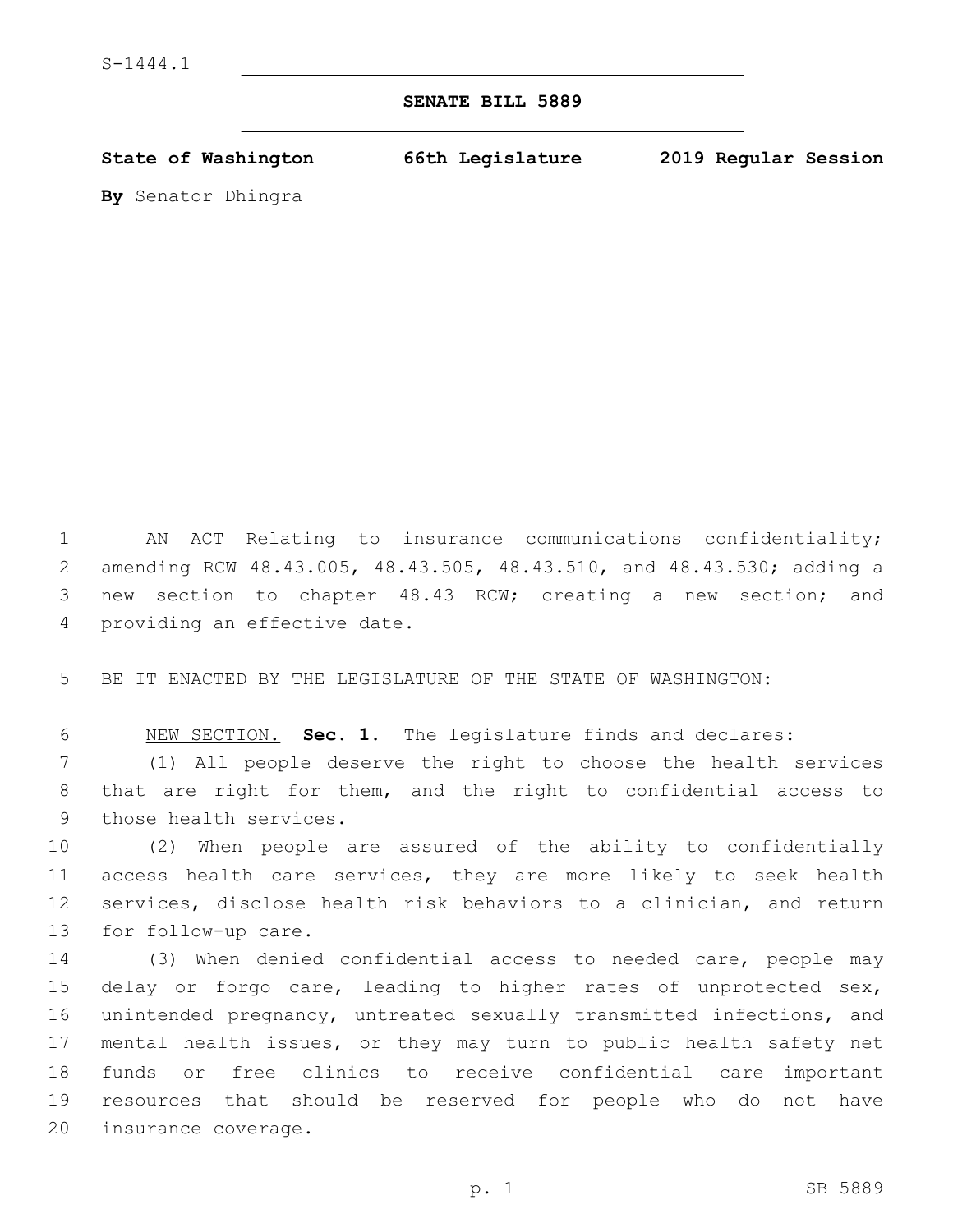**Sec. 2.** RCW 48.43.005 and 2016 c 65 s 2 are each amended to read 2 as follows:

 Unless otherwise specifically provided, the definitions in this 4 section apply throughout this chapter.

 (1) "Adjusted community rate" means the rating method used to establish the premium for health plans adjusted to reflect actuarially demonstrated differences in utilization or cost attributable to geographic region, age, family size, and use of 9 wellness activities.

 (2) "Adverse benefit determination" means a denial, reduction, or termination of, or a failure to provide or make payment, in whole or in part, for a benefit, including a denial, reduction, termination, or failure to provide or make payment that is based on a determination of an enrollee's or applicant's eligibility to 15 participate in a plan, and including, with respect to group health plans, a denial, reduction, or termination of, or a failure to provide or make payment, in whole or in part, for a benefit resulting from the application of any utilization review, as well as a failure to cover an item or service for which benefits are otherwise provided because it is determined to be experimental or investigational or not 21 medically necessary or appropriate.

 (3) "Applicant" means a person who applies for enrollment in an individual health plan as the subscriber or an enrollee, or the 24 dependent or spouse of a subscriber or enrollee.

 (4) "Basic health plan" means the plan described under chapter 26 70.47 RCW, as revised from time to time.

 (5) "Basic health plan model plan" means a health plan as 28 required in RCW 70.47.060(2)(e).

 (6) "Basic health plan services" means that schedule of covered health services, including the description of how those benefits are to be administered, that are required to be delivered to an enrollee under the basic health plan, as revised from time to time.

 (7) "Board" means the governing board of the Washington health benefit exchange established in chapter 43.71 RCW.

 (8)(a) For grandfathered health benefit plans issued before January 1, 2014, and renewed thereafter, "catastrophic health plan" means:37

 (i) In the case of a contract, agreement, or policy covering a single enrollee, a health benefit plan requiring a calendar year deductible of, at a minimum, one thousand seven hundred fifty dollars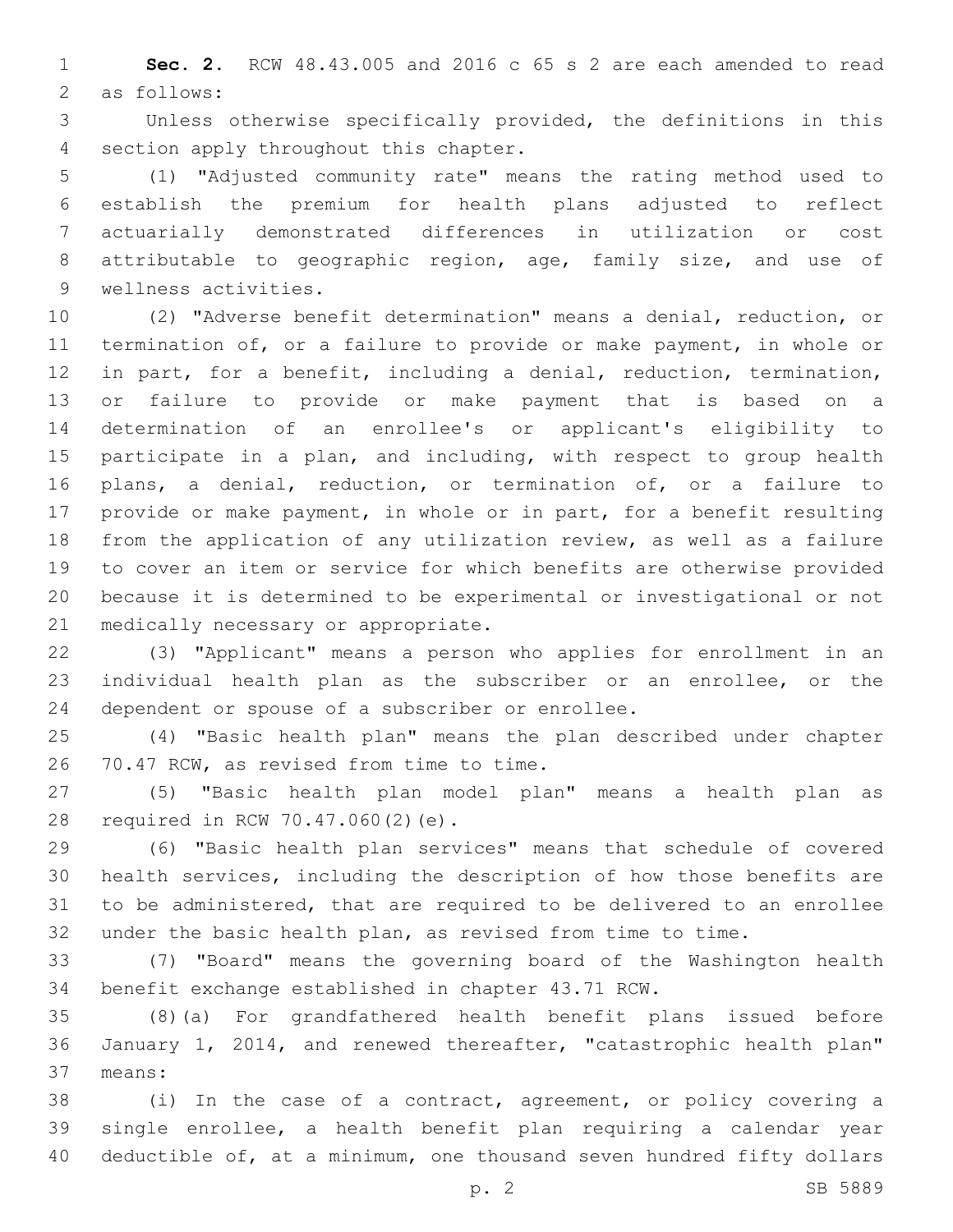and an annual out-of-pocket expense required to be paid under the plan (other than for premiums) for covered benefits of at least three thousand five hundred dollars, both amounts to be adjusted annually 4 by the insurance commissioner; and

 (ii) In the case of a contract, agreement, or policy covering more than one enrollee, a health benefit plan requiring a calendar year deductible of, at a minimum, three thousand five hundred dollars and an annual out-of-pocket expense required to be paid under the plan (other than for premiums) for covered benefits of at least six thousand dollars, both amounts to be adjusted annually by the 11 insurance commissioner.

 (b) In July 2008, and in each July thereafter, the insurance commissioner shall adjust the minimum deductible and out-of-pocket expense required for a plan to qualify as a catastrophic plan to reflect the percentage change in the consumer price index for medical care for a preceding twelve months, as determined by the United States department of labor. For a plan year beginning in 2014, the out-of-pocket limits must be adjusted as specified in section 1302(c)(1) of P.L. 111-148 of 2010, as amended. The adjusted amount 20 shall apply on the following January 1st.

 (c) For health benefit plans issued on or after January 1, 2014, 22 "catastrophic health plan" means:

 (i) A health benefit plan that meets the definition of catastrophic plan set forth in section 1302(e) of P.L. 111-148 of  $2010$ , as amended; or

 (ii) A health benefit plan offered outside the exchange marketplace that requires a calendar year deductible or out-of-pocket expenses under the plan, other than for premiums, for covered benefits, that meets or exceeds the commissioner's annual adjustment 30 under (b) of this subsection.

 (9) "Certification" means a determination by a review organization that an admission, extension of stay, or other health care service or procedure has been reviewed and, based on the information provided, meets the clinical requirements for medical necessity, appropriateness, level of care, or effectiveness under the 36 auspices of the applicable health benefit plan.

 (10) "Concurrent review" means utilization review conducted during a patient's hospital stay or course of treatment.

 (11) "Covered person" or "enrollee" means a person covered by a health plan including an enrollee, subscriber, policyholder,

p. 3 SB 5889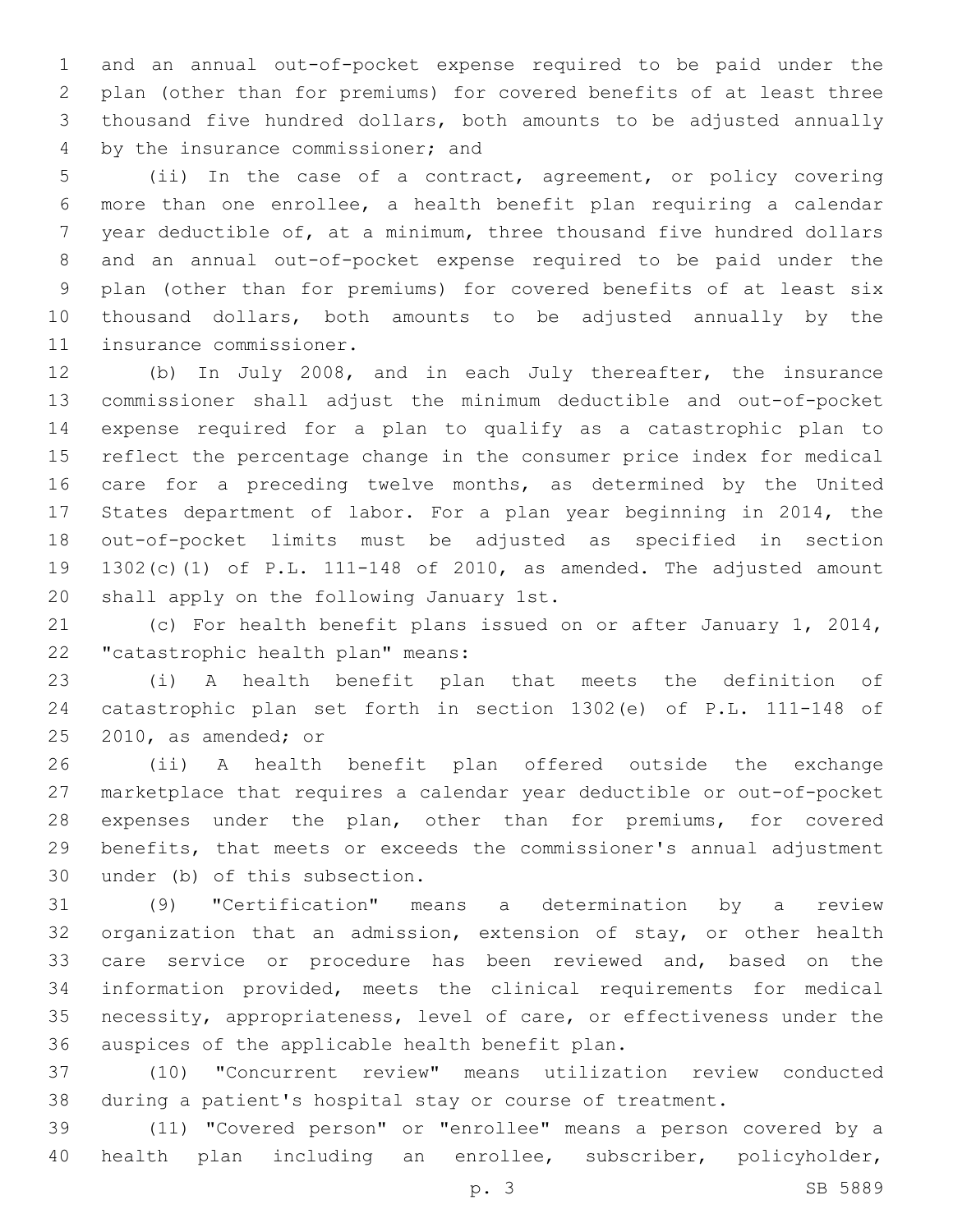beneficiary of a group plan, or individual covered by any other 2 health plan.

 (12) "Dependent" means, at a minimum, the enrollee's legal spouse and dependent children who qualify for coverage under the enrollee's 5 health benefit plan.

 (13) "Emergency medical condition" means a medical condition manifesting itself by acute symptoms of sufficient severity, including severe pain, such that a prudent layperson, who possesses an average knowledge of health and medicine, could reasonably expect the absence of immediate medical attention to result in a condition (a) placing the health of the individual, or with respect to a pregnant woman, the health of the woman or her unborn child, in serious jeopardy, (b) serious impairment to bodily functions, or (c) 14 serious dysfunction of any bodily organ or part.

 (14) "Emergency services" means a medical screening examination, as required under section 1867 of the social security act (42 U.S.C. 1395dd), that is within the capability of the emergency department of a hospital, including ancillary services routinely available to the emergency department to evaluate that emergency medical condition, and further medical examination and treatment, to the extent they are within the capabilities of the staff and facilities available at the hospital, as are required under section 1867 of the social security act (42 U.S.C. 1395dd) to stabilize the patient. Stabilize, with respect to an emergency medical condition, has the meaning given in section 1867(e)(3) of the social security act (42 U.S.C. 1395dd(e)(3)).

 (15) "Employee" has the same meaning given to the term, as of January 1, 2008, under section 3(6) of the federal employee 29 retirement income security act of 1974.

 (16) "Enrollee point-of-service cost-sharing" means amounts paid to health carriers directly providing services, health care providers, or health care facilities by enrollees and may include 33 copayments, coinsurance, or deductibles.

 (17) "Exchange" means the Washington health benefit exchange 35 established under chapter 43.71 RCW.

 (18) "Final external review decision" means a determination by an independent review organization at the conclusion of an external 38 review.

 (19) "Final internal adverse benefit determination" means an adverse benefit determination that has been upheld by a health plan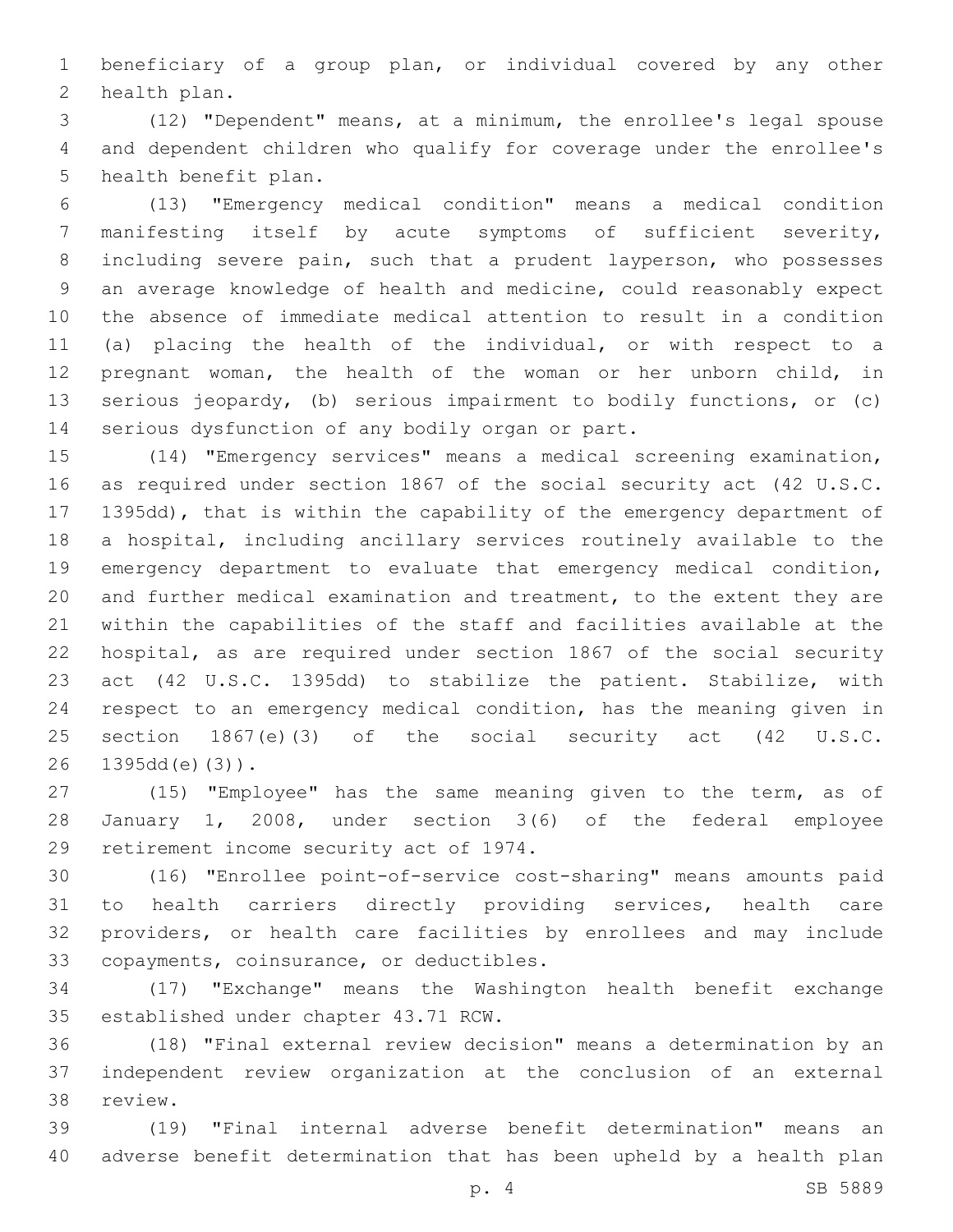or carrier at the completion of the internal appeals process, or an adverse benefit determination with respect to which the internal appeals process has been exhausted under the exhaustion rules described in RCW 48.43.530 and 48.43.535.4

 (20) "Grandfathered health plan" means a group health plan or an individual health plan that under section 1251 of the patient protection and affordable care act, P.L. 111-148 (2010) and as amended by the health care and education reconciliation act, P.L. 111-152 (2010) is not subject to subtitles A or C of the act as 10 amended.

 (21) "Grievance" means a written complaint submitted by or on behalf of a covered person regarding service delivery issues other than denial of payment for medical services or nonprovision of medical services, including dissatisfaction with medical care, waiting time for medical services, provider or staff attitude or demeanor, or dissatisfaction with service provided by the health 17 carrier.

 (22) "Health care facility" or "facility" means hospices licensed under chapter 70.127 RCW, hospitals licensed under chapter 70.41 RCW, rural health care facilities as defined in RCW 70.175.020, psychiatric hospitals licensed under chapter 71.12 RCW, nursing homes licensed under chapter 18.51 RCW, community mental health centers licensed under chapter 71.05 or 71.24 RCW, kidney disease treatment centers licensed under chapter 70.41 RCW, ambulatory diagnostic, treatment, or surgical facilities licensed under chapter 70.41 RCW, drug and alcohol treatment facilities licensed under chapter 70.96A RCW, and home health agencies licensed under chapter 70.127 RCW, and includes such facilities if owned and operated by a political subdivision or instrumentality of the state and such other facilities as required by federal law and implementing regulations.

(23) "Health care provider" or "provider" means:

 (a) A person regulated under Title 18 or chapter 70.127 RCW, to practice health or health-related services or otherwise practicing health care services in this state consistent with state law; or

 (b) An employee or agent of a person described in (a) of this subsection, acting in the course and scope of his or her employment.

 (24) "Health care service" means that service offered or provided by health care facilities and health care providers relating to the prevention, cure, or treatment of illness, injury, or disease.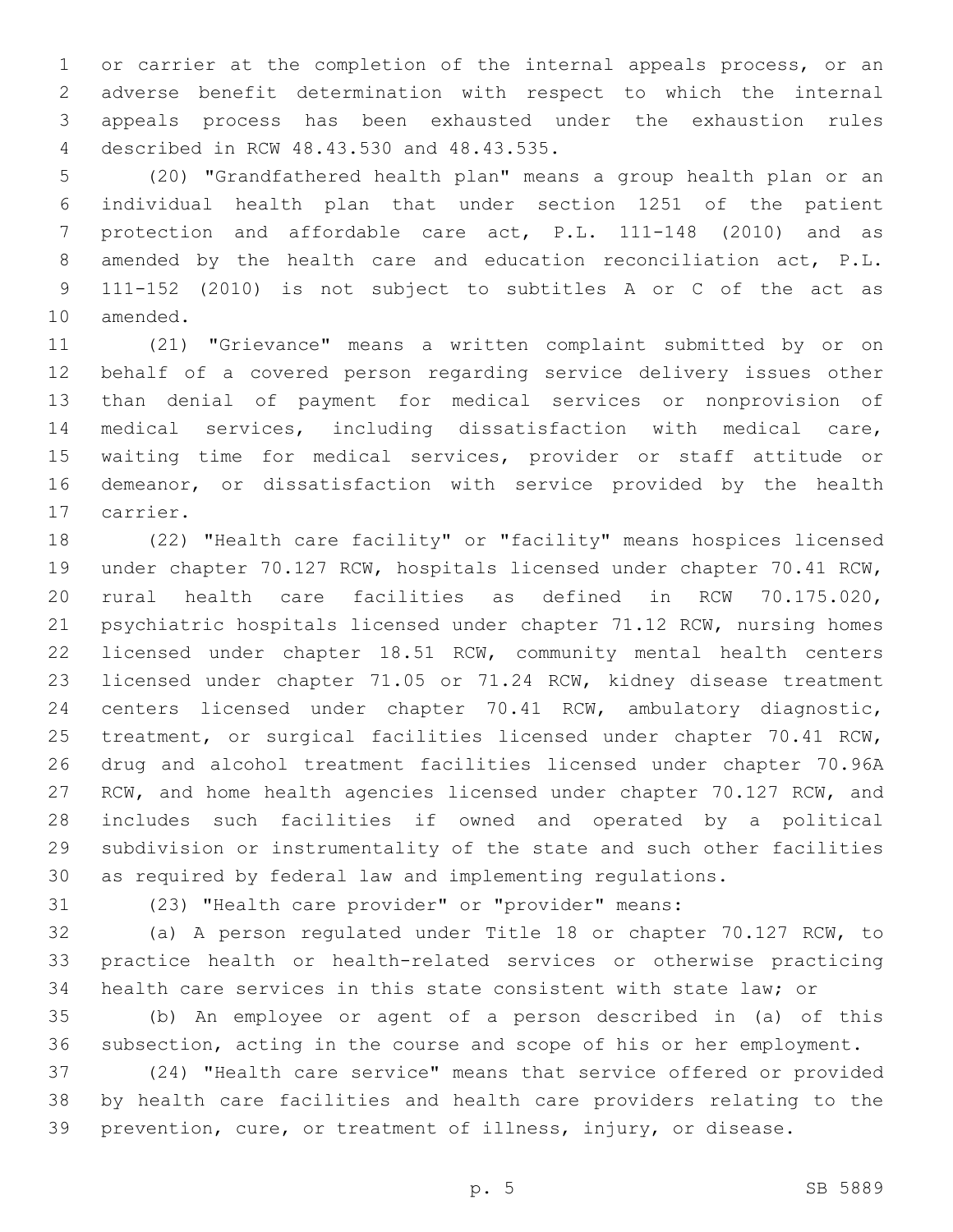(25) "Health carrier" or "carrier" means a disability insurer regulated under chapter 48.20 or 48.21 RCW, a health care service contractor as defined in RCW 48.44.010, or a health maintenance organization as defined in RCW 48.46.020, and includes "issuers" as that term is used in the patient protection and affordable care act (P.L. 111-148).6

 (26) "Health plan" or "health benefit plan" means any policy, contract, or agreement offered by a health carrier to provide, arrange, reimburse, or pay for health care services except the 10 following:

 (a) Long-term care insurance governed by chapter 48.84 or 48.83 12 RCW;

 (b) Medicare supplemental health insurance governed by chapter 14 48.66 RCW;

 (c) Coverage supplemental to the coverage provided under chapter 16 55, Title 10, United States Code;

 (d) Limited health care services offered by limited health care service contractors in accordance with RCW 48.44.035;

19 (e) Disability income;

 (f) Coverage incidental to a property/casualty liability insurance policy such as automobile personal injury protection 22 coverage and homeowner quest medical;

23 (g) Workers' compensation coverage;

24 (h) Accident only coverage;

 (i) Specified disease or illness-triggered fixed payment insurance, hospital confinement fixed payment insurance, or other fixed payment insurance offered as an independent, noncoordinated 28 benefit;

(j) Employer-sponsored self-funded health plans;

30 (k) Dental only and vision only coverage;

 (l) Plans deemed by the insurance commissioner to have a short- term limited purpose or duration, or to be a student-only plan that is guaranteed renewable while the covered person is enrolled as a regular full-time undergraduate or graduate student at an accredited higher education institution, after a written request for such classification by the carrier and subsequent written approval by the 37 insurance commissioner; and

 (m) Civilian health and medical program for the veterans affairs 39 administration (CHAMPVA).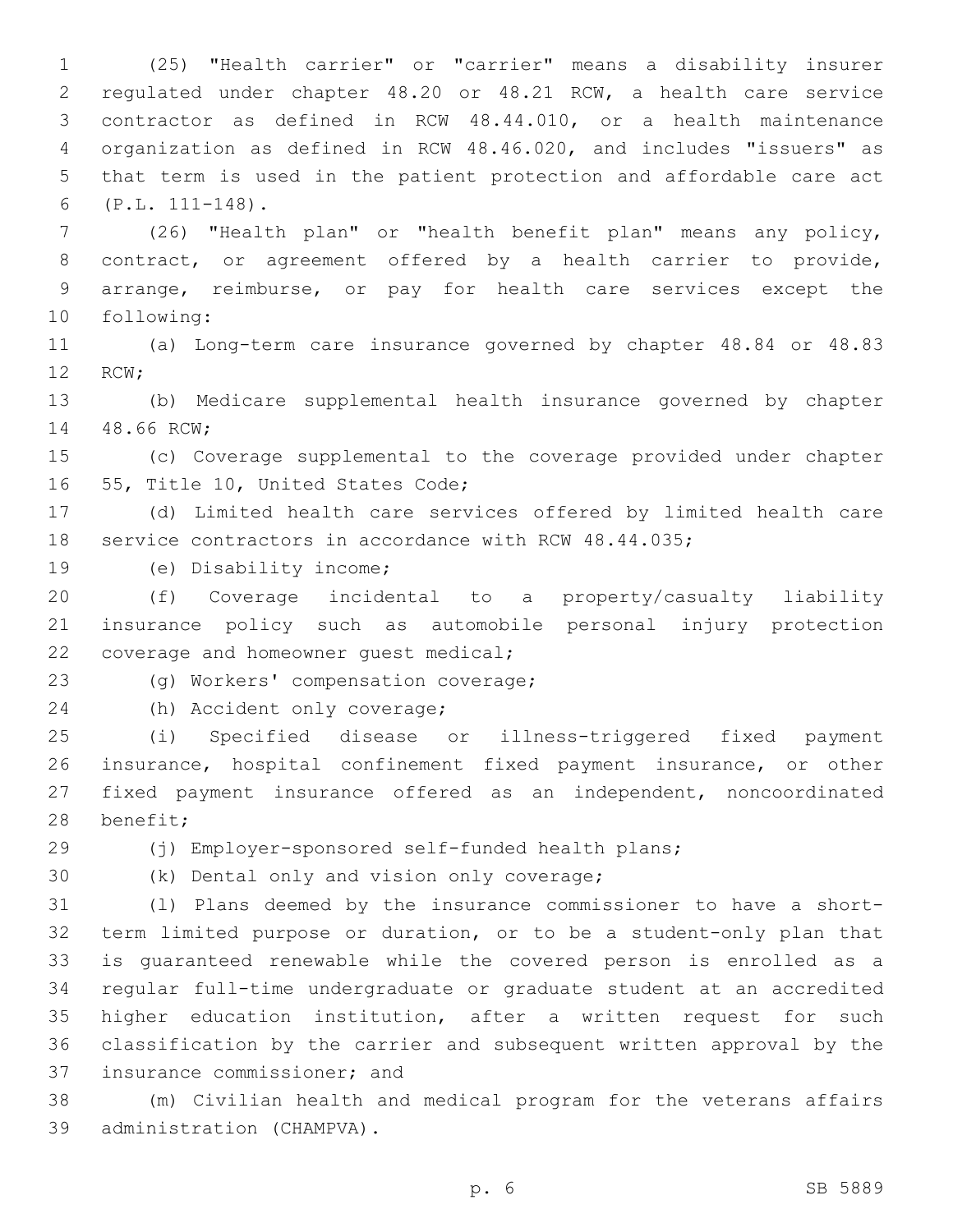(27) "Individual market" means the market for health insurance coverage offered to individuals other than in connection with a group 3 health plan.

 (28) "Material modification" means a change in the actuarial value of the health plan as modified of more than five percent but 6 less than fifteen percent.

 (29) "Open enrollment" means a period of time as defined in rule to be held at the same time each year, during which applicants may enroll in a carrier's individual health benefit plan without being subject to health screening or otherwise required to provide evidence 11 of insurability as a condition for enrollment.

 (30) "Preexisting condition" means any medical condition, illness, or injury that existed any time prior to the effective date 14 of coverage.

 (31) "Premium" means all sums charged, received, or deposited by a health carrier as consideration for a health plan or the continuance of a health plan. Any assessment or any "membership," "policy," "contract," "service," or similar fee or charge made by a health carrier in consideration for a health plan is deemed part of the premium. "Premium" shall not include amounts paid as enrollee 21 point-of-service cost-sharing.

 (32) "Review organization" means a disability insurer regulated under chapter 48.20 or 48.21 RCW, health care service contractor as defined in RCW 48.44.010, or health maintenance organization as defined in RCW 48.46.020, and entities affiliated with, under contract with, or acting on behalf of a health carrier to perform a utilization review.27

 (33) "Small employer" or "small group" means any person, firm, corporation, partnership, association, political subdivision, sole proprietor, or self-employed individual that is actively engaged in business that employed an average of at least one but no more than fifty employees, during the previous calendar year and employed at least one employee on the first day of the plan year, is not formed primarily for purposes of buying health insurance, and in which a bona fide employer-employee relationship exists. In determining the number of employees, companies that are affiliated companies, or that are eligible to file a combined tax return for purposes of taxation by this state, shall be considered an employer. Subsequent to the issuance of a health plan to a small employer and for the purpose of determining eligibility, the size of a small employer shall be

p. 7 SB 5889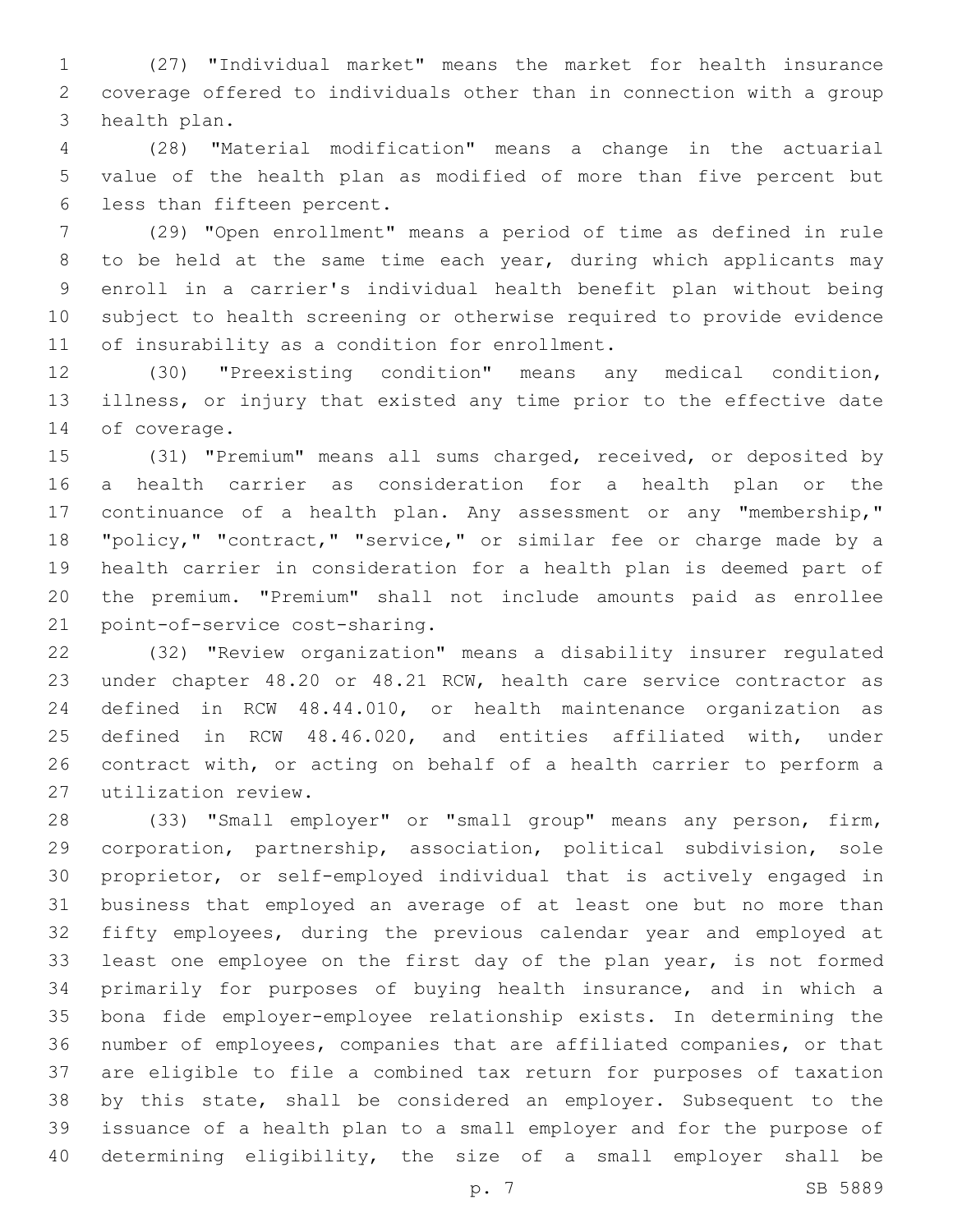determined annually. Except as otherwise specifically provided, a small employer shall continue to be considered a small employer until the plan anniversary following the date the small employer no longer meets the requirements of this definition. A self-employed individual or sole proprietor who is covered as a group of one must also: (a) Have been employed by the same small employer or small group for at least twelve months prior to application for small group coverage, and (b) verify that he or she derived at least seventy-five percent of his or her income from a trade or business through which the individual or sole proprietor has attempted to earn taxable income and for which he or she has filed the appropriate internal revenue service form 1040, schedule C or F, for the previous taxable year, except a self-employed individual or sole proprietor in an agricultural trade or business, must have derived at least fifty-one percent of his or her income from the trade or business through which the individual or sole proprietor has attempted to earn taxable income and for which he or she has filed the appropriate internal revenue service form 1040, for the previous taxable year.

 (34) "Special enrollment" means a defined period of time of not less than thirty-one days, triggered by a specific qualifying event experienced by the applicant, during which applicants may enroll in the carrier's individual health benefit plan without being subject to health screening or otherwise required to provide evidence of 24 insurability as a condition for enrollment.

 (35) "Standard health questionnaire" means the standard health 26 questionnaire designated under chapter 48.41 RCW.

 (36) "Utilization review" means the prospective, concurrent, or retrospective assessment of the necessity and appropriateness of the allocation of health care resources and services of a provider or facility, given or proposed to be given to an enrollee or group of 31 enrollees.

 (37) "Wellness activity" means an explicit program of an activity consistent with department of health guidelines, such as, smoking cessation, injury and accident prevention, reduction of alcohol misuse, appropriate weight reduction, exercise, automobile and motorcycle safety, blood cholesterol reduction, and nutrition education for the purpose of improving enrollee health status and 38 reducing health service costs.

(38)(a) "Protected individual" means: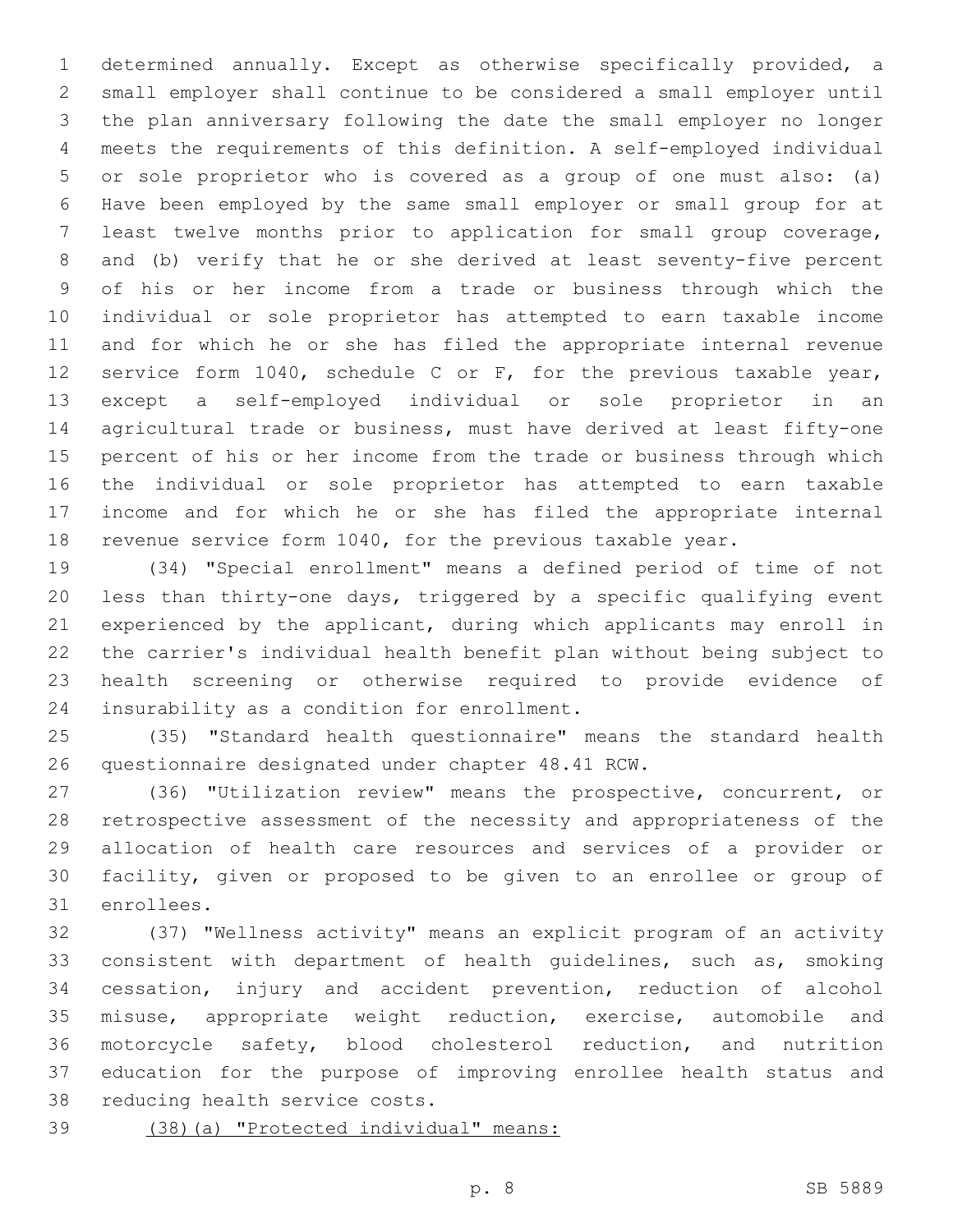(i) An adult covered as a dependent on the enrollee's health benefit plan, including an individual enrolled on the health benefit plan of the individual's registered domestic partner; or

 (ii) A minor who may obtain health care without the consent of a parent or legal guardian, pursuant to state or federal law.

 (b) "Protected individual" does not include an individual deemed not competent to provide informed consent for care under RCW 11.88.010(1)(e).

 (39) "Sensitive health care services" means health services 10 related to reproductive health, sexually transmitted diseases, substance use disorder, gender dysphoria, gender affirming care, domestic violence, and mental health.

 **Sec. 3.** RCW 48.43.505 and 2000 c 5 s 5 are each amended to read as follows:14

 (1) Health carriers and insurers shall adopt policies and procedures that conform administrative, business, and operational practices to protect an enrollee's and protected individual's right to privacy or right to confidential health care services granted 19 under state or federal laws.

 (2) A health carrier may not require protected individuals to obtain the policyholder, primary subscriber, or other covered person's authorization to receive health care services or to submit a 23 claim if the protected individual has the right to consent to care.

 (3) A health carrier must recognize the right of a protected individual or enrollee to exclusively exercise rights granted under this section regarding health information related to care that the enrollee or protected individual has received.

 (4) A health carrier or insurer must direct all communication 29 regarding a protected individual's receipt of sensitive health care services directly to the protected individual receiving care, or to a physical or email address or telephone number specified by the protected individual. A carrier or insurer may not disclose nonpublic personal health information concerning sensitive health care services provided to a protected individual to any person, including the 35 policyholder, the primary subscriber, or any plan enrollees other than the protected individual receiving care, without the express written consent of the protected individual receiving care. Communications subject to this limitation include the following written, verbal, or electronic communications: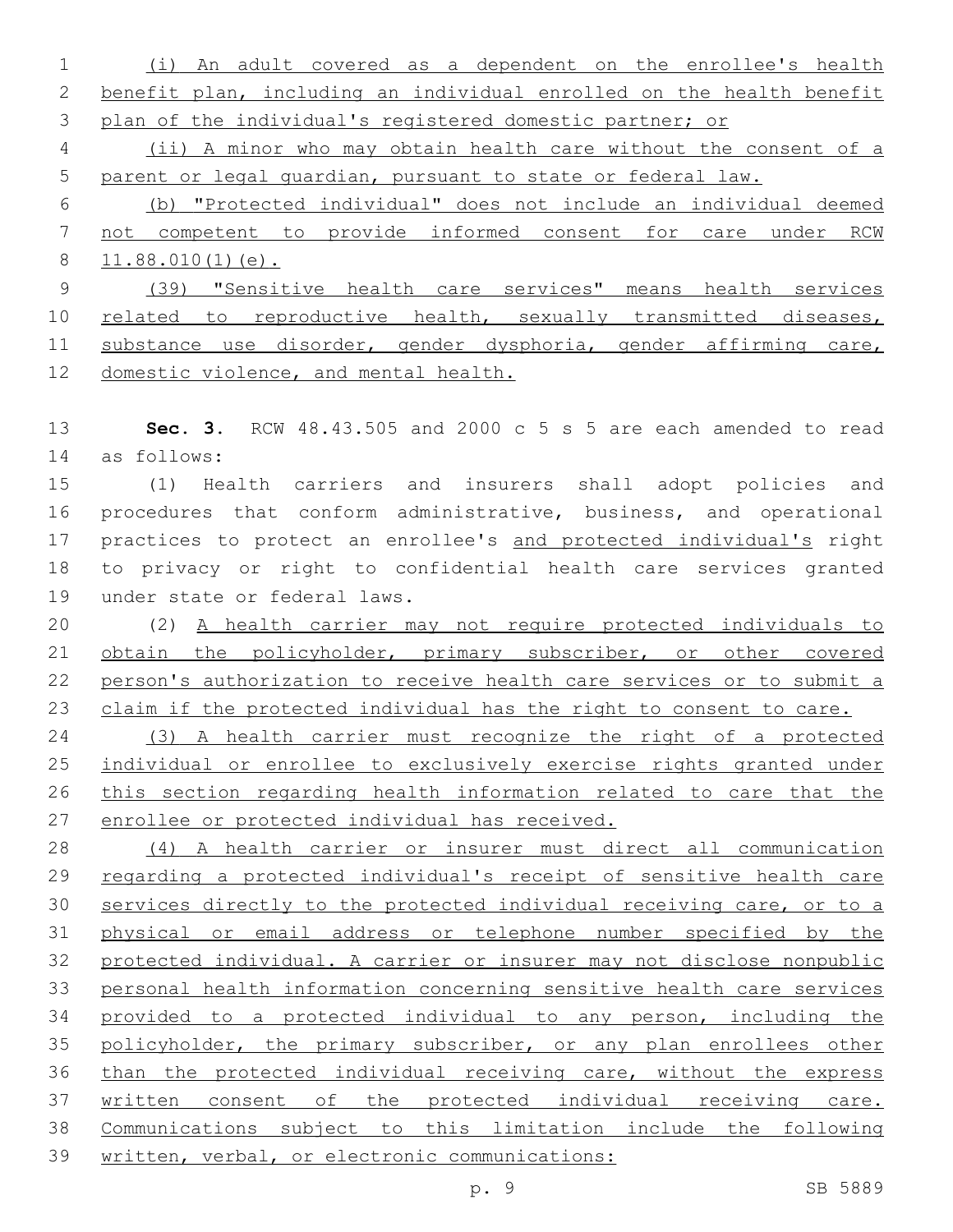(a) Bills and attempts to collect payment; (b) A notice of adverse benefits determinations; (c) An explanations of benefits notice; (d) A carrier's request for additional information regarding a claim; (e) A notice of a contested claim; (f) The name and address of a provider, a description of services provided, and other visit information; and (g) Any written, oral, or electronic communication from a carrier that contains protected health information. (5) Protected individuals may request that health carrier communications regarding the receipt of sensitive health care 13 services be sent to another individual, including the policyholder, 14 primary subscriber, or a health care provider, for the purposes of appealing adverse benefits determinations. (6) Health carriers shall: (a) Limit disclosure of any information, including personal health information, about a protected individual who is the subject of the information and shall direct communications containing such information directly to the protected individual, or to a physical or email address or telephone number specified by the protected individual, if he or she requests such a limitation, regardless of 23 whether the information pertains to sensitive services; (b) Permit protected individuals to use the form described in section 4(2) of this act and must also allow enrollees and protected 26 individuals to make the request by telephone, email, or the internet; (c) Ensure that requests for nondisclosure remain in effect until the protected individual revokes or modifies the request in writing; (d) Limit disclosure of information under this subsection consistent with the protected individual's request; and (e) Ensure that requests for nondisclosure are implemented no later than three days after receipt of a request. (7) Health carriers may not require a protected individual to waive any right to limit disclosure under this section as a condition 35 of eligibility for or coverage under a health benefit plan. (8) For the protection of patient confidentiality, any communication from a health carrier relating to the provision of health care services, if the communications disclose protected health information, including medical information or provider name and address, relating to receipt of sensitive services, must be provided p. 10 SB 5889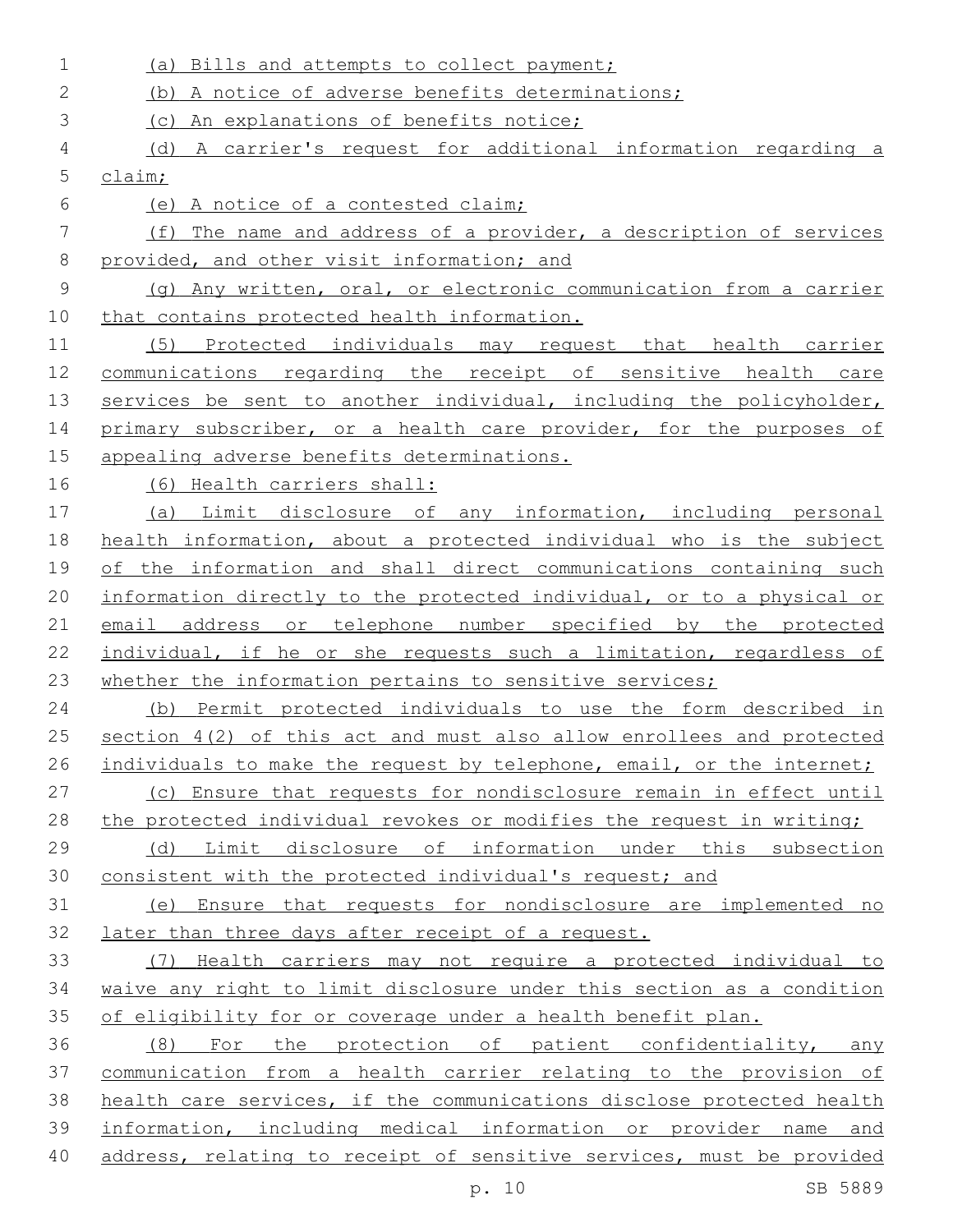in the form and format requested by the individual patient receiving 2 care.

 (9) The commissioner may adopt rules to implement this section after considering relevant standards adopted by national managed care accreditation organizations and the national association of insurance commissioners, and after considering the effect of those standards on the ability of carriers to undertake enrollee care management and 8 disease management programs.

 NEW SECTION. **Sec. 4.** A new section is added to chapter 48.43 10 RCW to read as follows:

11 (1) The commissioner shall:

 (a) Develop a process for the regular collection of information from carriers on requests for confidential communications pursuant to RCW 48.43.505 for the purposes of monitoring compliance, including 15 monitoring:

 (i) The effectiveness of the process described in RCW 48.43.505 in allowing protected individuals to redirect insurance communications, the extent to which protected individuals are using 19 the process, and whether the process is working properly; and

 (ii) The education and outreach activities conducted by carriers to inform enrollees about their right to confidential communications.

(b) Establish a process for ensuring compliance; and

(c) Develop rules necessary to implement this act.

 (2) The commissioner shall work with stakeholders to develop and make available to the public a standardized form that a protected individual may submit to a carrier to make a confidential communications request. At minimum, this form must:

 (a) Inform a protected individual about the protected individual's right to confidential communications;

 (b) Allow a protected individual to indicate where to redirect communications, including a specified physical or email address or 32 specified telephone number; and

 (c) Include a disclaimer that it may take up to three days from the date of receipt for a carrier to process the form.

 **Sec. 5.** RCW 48.43.510 and 2012 c 211 s 26 are each amended to read as follows:36

 (1) A carrier that offers a health plan may not offer to sell a health plan to an enrollee or to any group representative, agent,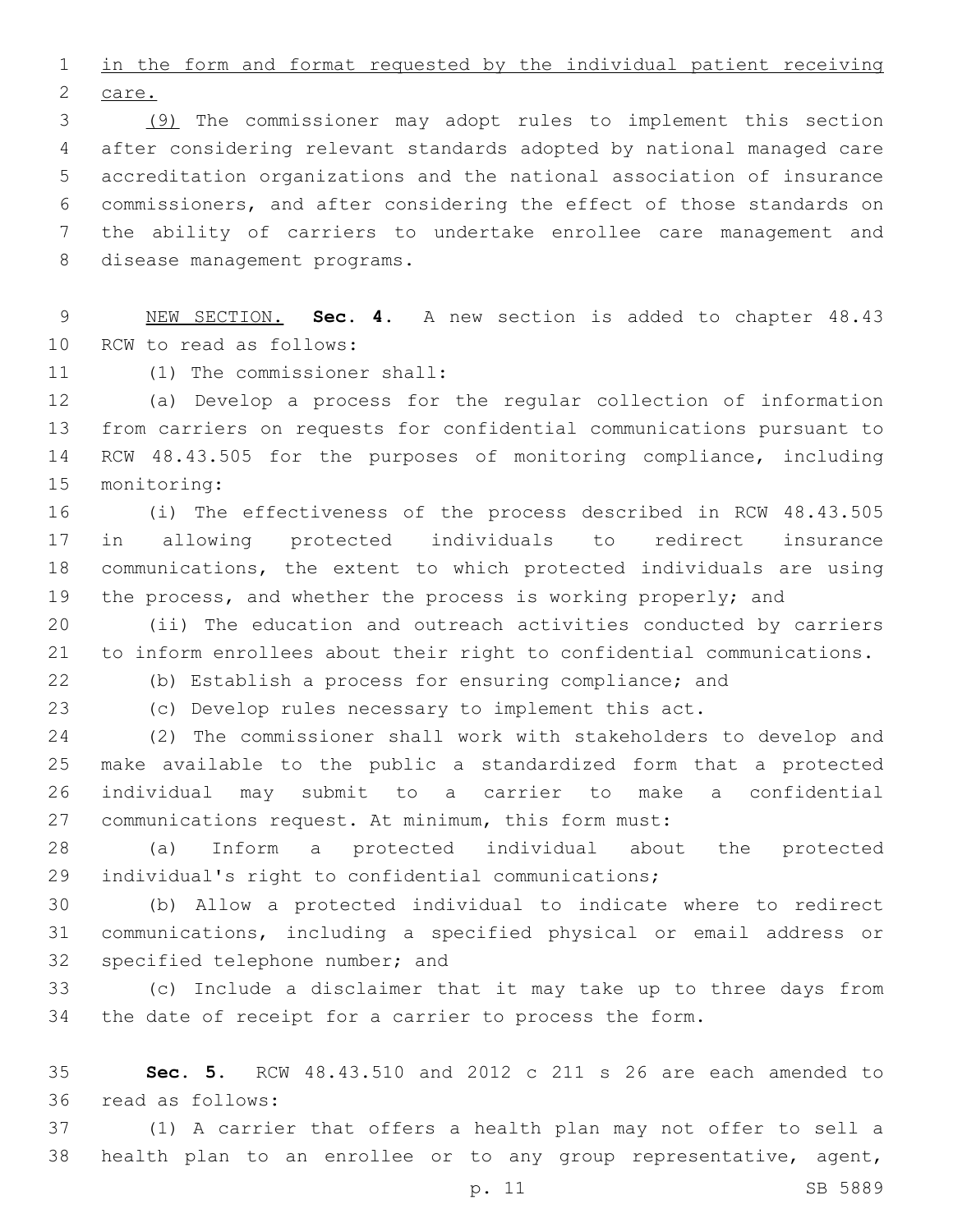employer, or enrollee representative without first offering to provide, and providing upon request, the following information before 3 purchase or selection:

 (a) A listing of covered benefits, including prescription drug benefits, if any, a copy of the current formulary, if any is used, definitions of terms such as generic versus brand name, and policies regarding coverage of drugs, such as how they become approved or taken off the formulary, and how consumers may be involved in 9 decisions about benefits;

 (b) A listing of exclusions, reductions, and limitations to covered benefits, and any definition of medical necessity or other 12 coverage criteria upon which they may be based;

 (c) A statement of the carrier's policies for protecting the 14 confidentiality of health information;

 (d) A statement of the cost of premiums and any enrollee cost-16 sharing requirements;

 (e) A summary explanation of the carrier's review of adverse 18 benefit determinations and grievance processes;

 (f) A statement regarding the availability of a point-of-service 20 option, if any, and how the option operates; and

 (g) A convenient means of obtaining lists of participating primary care and specialty care providers, including disclosure of network arrangements that restrict access to providers within any plan network. The offer to provide the information referenced in this subsection (1) must be clearly and prominently displayed on any information provided to any prospective enrollee or to any prospective group representative, agent, employer, or enrollee 28 representative.

 (2) Upon the request of any person, including a current enrollee, prospective enrollee, or the insurance commissioner, a carrier must provide written information regarding any health care plan it offers, 32 that includes the following written information:

 (a) Any documents, instruments, or other information referred to 34 in the medical coverage agreement;

 (b) A full description of the procedures to be followed by an enrollee for consulting a provider other than the primary care provider and whether the enrollee's primary care provider, the carrier's medical director, or another entity must authorize the 39 referral;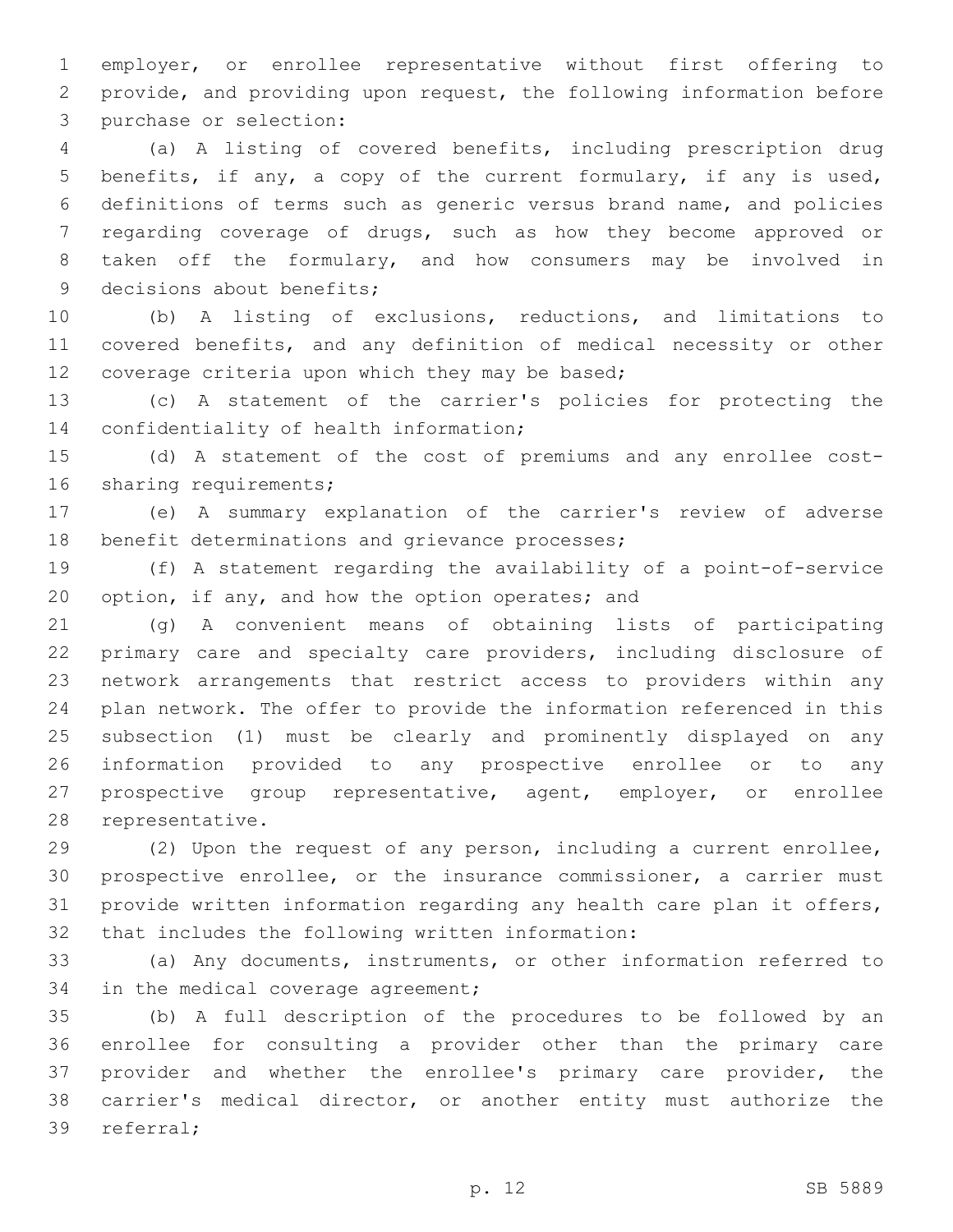(c) Procedures, if any, that an enrollee must first follow for obtaining prior authorization for health care services;

 (d) A written description of any reimbursement or payment arrangements, including, but not limited to, capitation provisions, fee-for-service provisions, and health care delivery efficiency provisions, between a carrier and a provider or network;

 (e) Descriptions and justifications for provider compensation programs, including any incentives or penalties that are intended to encourage providers to withhold services or minimize or avoid 10 referrals to specialists;

 (f) An annual accounting of all payments made by the carrier which have been counted against any payment limitations, visit limitations, or other overall limitations on a person's coverage under a plan; however, the individual requesting an annual accounting 15 may only receive information about that individual's own care, and may not receive information pertaining to protected individuals who 17 have requested confidential communications pursuant to RCW 48.43.505;

 (g) A copy of the carrier's review of adverse benefit determinations grievance process for claim or service denial and its grievance process for dissatisfaction with care; and

 (h) Accreditation status with one or more national managed care accreditation organizations, and whether the carrier tracks its health care effectiveness performance using the health employer data information set (HEDIS), whether it publicly reports its HEDIS data, and how interested persons can access its HEDIS data.

 (3) Each carrier shall provide to all enrollees and prospective 27 enrollees a list of available disclosure items.

 (4) Nothing in this section requires a carrier or a health care provider to divulge proprietary information to an enrollee, including the specific contractual terms and conditions between a carrier and a 31 provider.

 (5) No carrier may advertise or market any health plan to the public as a plan that covers services that help prevent illness or 34 promote the health of enrollees unless it:

 (a) Provides all clinical preventive health services provided by the basic health plan, authorized by chapter 70.47 RCW;

 (b) Monitors and reports annually to enrollees on standardized measures of health care and satisfaction of all enrollees in the health plan. The state department of health shall recommend appropriate standardized measures for this purpose, after

p. 13 SB 5889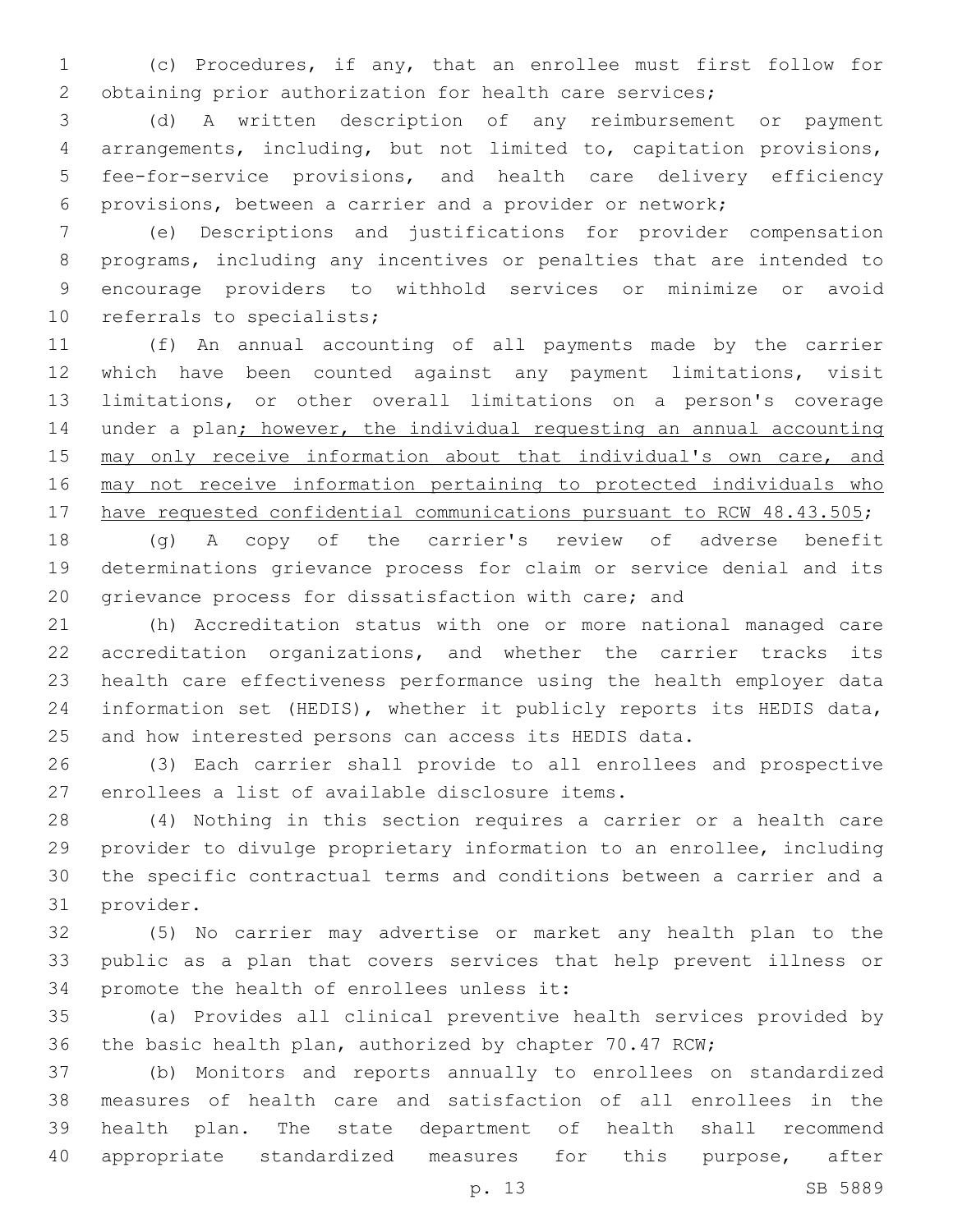consideration of national standardized measurement systems adopted by national managed care accreditation organizations and state agencies 3 that purchase managed health care services; and

 (c) Makes available upon request to enrollees its integrated plan to identify and manage the most prevalent diseases within its enrolled population, including cancer, heart disease, and stroke.

 (6) No carrier may preclude or discourage its providers from informing an enrollee of the care he or she requires, including various treatment options, and whether in the providers' view such care is consistent with the plan's health coverage criteria, or otherwise covered by the enrollee's medical coverage agreement with the carrier. No carrier may prohibit, discourage, or penalize a provider otherwise practicing in compliance with the law from advocating on behalf of an enrollee with a carrier. Nothing in this section shall be construed to authorize a provider to bind a carrier 16 to pay for any service.

 (7) No carrier may preclude or discourage enrollees or those paying for their coverage from discussing the comparative merits of different carriers with their providers. This prohibition specifically includes prohibiting or limiting providers participating in those discussions even if critical of a carrier.

 (8) Each carrier must communicate enrollee information required in chapter 5, Laws of 2000 by means that ensure that a substantial portion of the enrollee population can make use of the information. 25 Carriers may implement alternative, efficient methods of communication to ensure enrollees have access to information including, but not limited to, web site alerts, postcard mailings, and electronic communication in lieu of printed materials.

 (9) The commissioner may adopt rules to implement this section. In developing rules to implement this section, the commissioner shall consider relevant standards adopted by national managed care accreditation organizations and state agencies that purchase managed health care services, as well as opportunities to reduce 34 administrative costs included in health plans.

 **Sec. 6.** RCW 48.43.530 and 2012 c 211 s 20 are each amended to read as follows:36

 (1) Each carrier and health plan must have fully operational, comprehensive grievance and appeal processes, and for plans that are not grandfathered, fully operational, comprehensive, and effective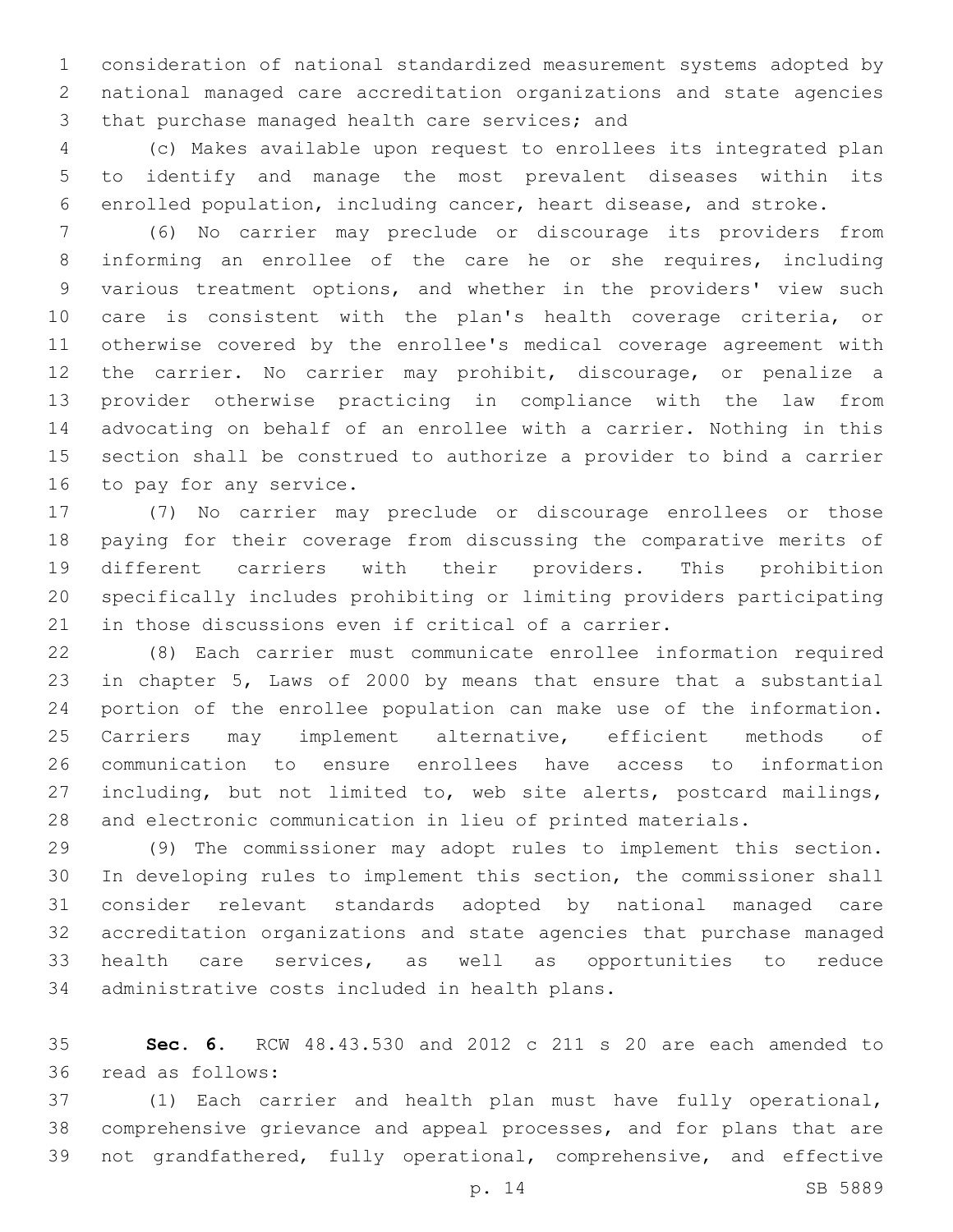grievance and review of adverse benefit determination processes that comply with the requirements of this section and any rules adopted by the commissioner to implement this section. For the purposes of this section, the commissioner must consider applicable grievance and appeal or review of adverse benefit determination process standards adopted by national managed care accreditation organizations and state agencies that purchase managed health care services, and for health plans that are not grandfathered health plans as approved by the United States department of health and human services or the United States department of labor. In the case of coverage offered in connection with a group health plan, if either the carrier or the health plan complies with the requirements of this section and RCW 48.43.535, then the obligation to comply is satisfied for both the carrier and the plan with respect to the health insurance coverage.

 (2) Each carrier and health plan must process as a grievance an enrollee's expression of dissatisfaction about customer service or the quality or availability of a health service. Each carrier must implement procedures for registering and responding to oral and written grievances in a timely and thorough manner.

 (3) Each carrier and health plan must provide written notice to an enrollee or the enrollee's designated representative, and the enrollee's provider, of its decision to deny, modify, reduce, or terminate payment, coverage, authorization, or provision of health care services or benefits, including the admission to or continued 25 stay in a health care facility. Such notice must be sent directly to a protected individual receiving care when accessing sensitive health 27 care services or when a protected individual has requested confidential communication pursuant to RCW 48.43.505(5).

 (4) An enrollee's written or oral request that a carrier reconsider its decision to deny, modify, reduce, or terminate payment, coverage, authorization, or provision of health care services or benefits, including the admission to, or continued stay in, a health care facility must be processed as follows:

 (a) When the request is made under a grandfathered health plan, 35 the plan and the carrier must process it as an appeal;

 (b) When the request is made under a health plan that is not grandfathered, the plan and the carrier must process it as a review 38 of an adverse benefit determination; and

 (c) Neither a carrier nor a health plan, whether grandfathered or not, may require that an enrollee file a complaint or grievance prior

p. 15 SB 5889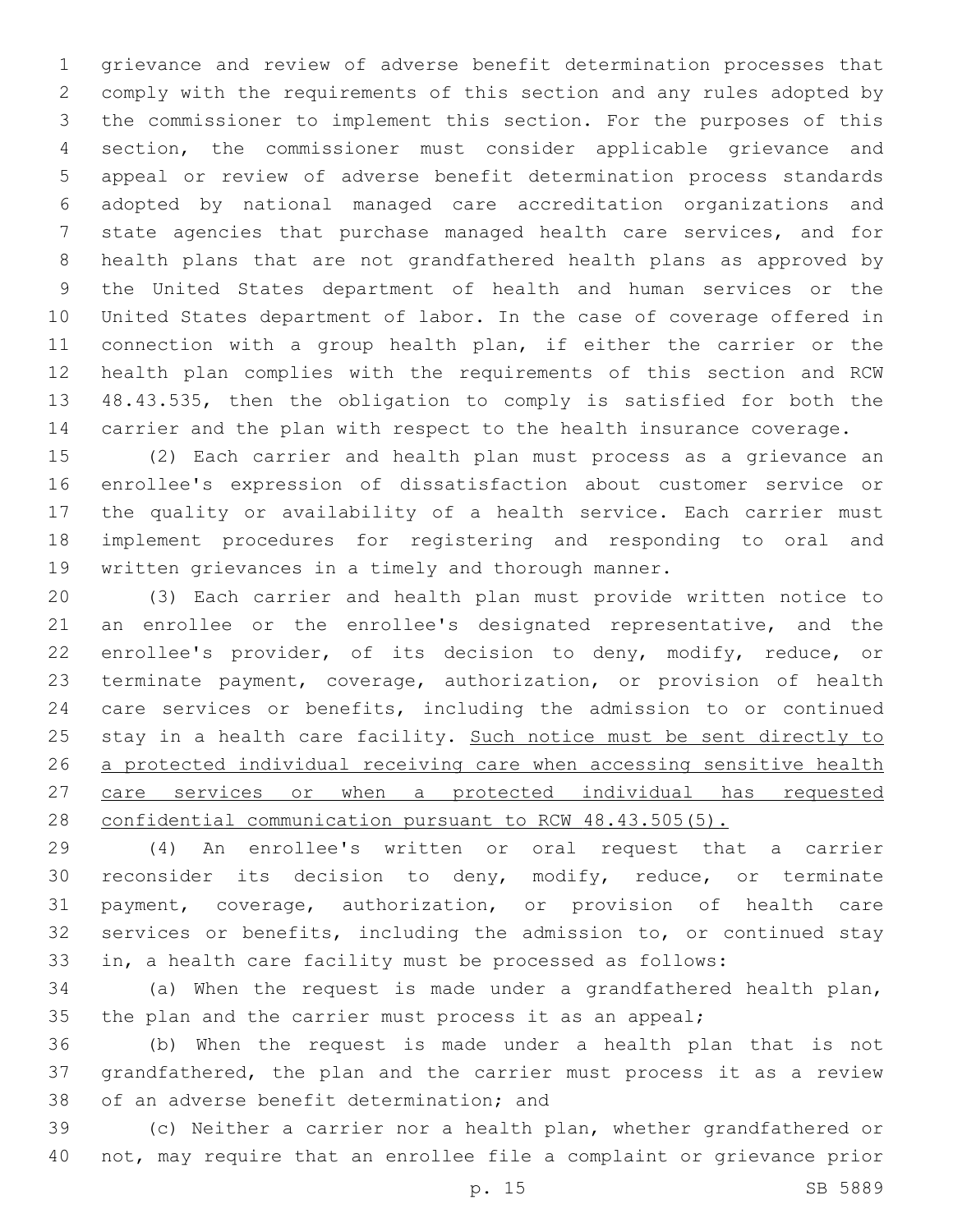to seeking appeal of a decision or review of an adverse benefit 2 determination under this subsection.

 (5) To process an appeal, each plan that is not grandfathered and 4 each carrier offering that plan must:

 (a) Provide written notice to the enrollee when the appeal is 6 received;

(b) Assist the enrollee with the appeal process;

 (c) Make its decision regarding the appeal within thirty days of the date the appeal is received. An appeal must be expedited if the enrollee's provider or the carrier's medical director reasonably determines that following the appeal process response timelines could seriously jeopardize the enrollee's life, health, or ability to regain maximum function. The decision regarding an expedited appeal must be made within seventy-two hours of the date the appeal is 15 received:

 (d) Cooperate with a representative authorized in writing by the 17 enrollee;

(e) Consider information submitted by the enrollee;

19 (f) Investigate and resolve the appeal; and

 (g) Provide written notice of its resolution of the appeal to the enrollee and, with the permission of the enrollee, to the enrollee's providers. The written notice must explain the carrier's and health plan's decision and the supporting coverage or clinical reasons and the enrollee's right to request independent review of the carrier's 25 decision under RCW 48.43.535.

 (6) Written notice required by subsection (3) of this section 27 must explain:

 (a) The carrier's and health plan's decision and the supporting 29 coverage or clinical reasons; and

 (b) The carrier's and grandfathered plan's appeal or for plans that are not grandfathered, adverse benefit determination review process, including information, as appropriate, about how to exercise the enrollee's rights to obtain a second opinion, and how to continue 34 receiving services as provided in this section.

 (7) When an enrollee requests that the carrier or health plan reconsider its decision to modify, reduce, or terminate an otherwise covered health service that an enrollee is receiving through the health plan and the carrier's or health plan's decision is based upon a finding that the health service, or level of health service, is no longer medically necessary or appropriate, the carrier and health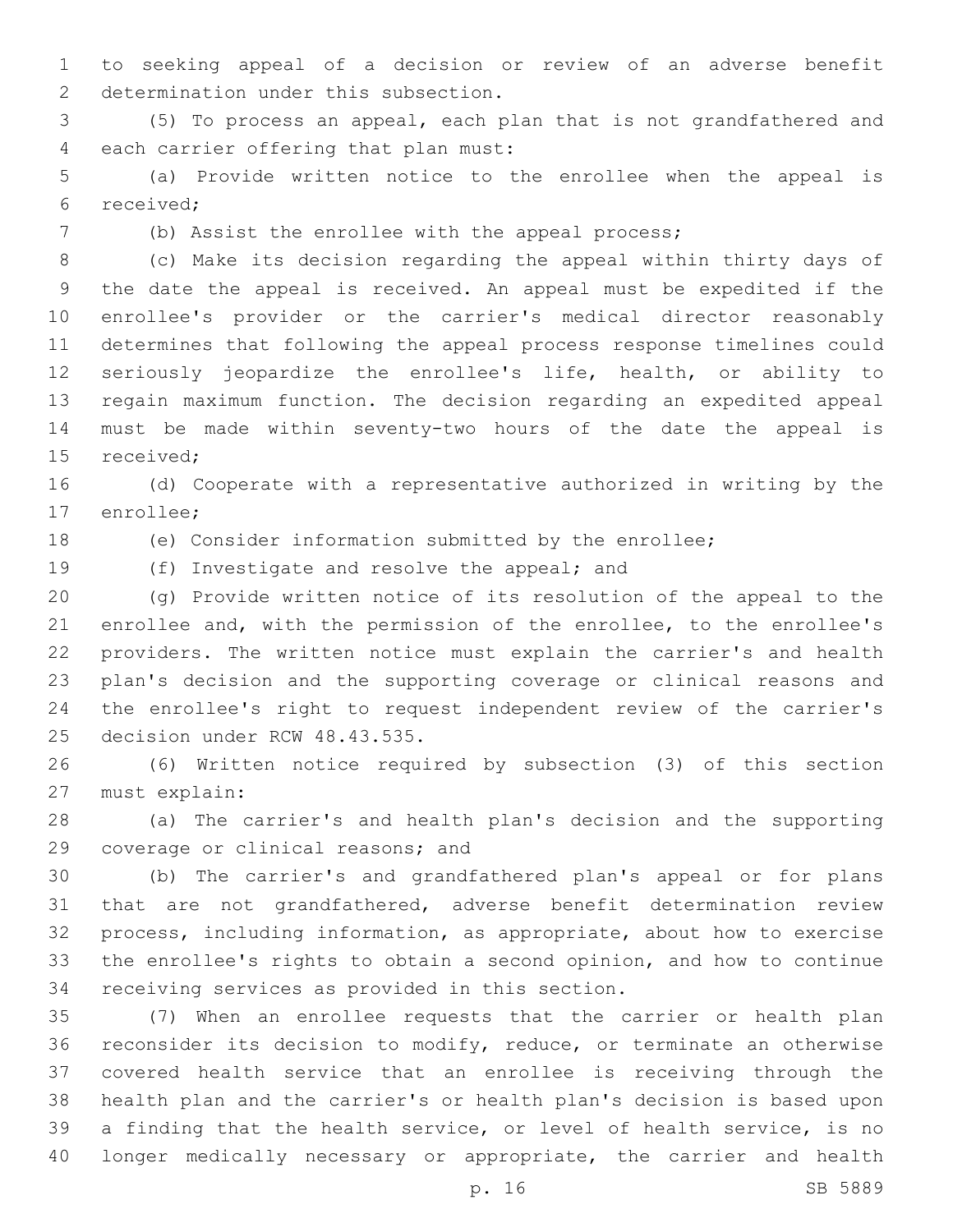plan must continue to provide that health service until the appeal, or for health plans that are not grandfathered, the review of an adverse benefit determination, is resolved. If the resolution of the appeal, review of an adverse benefit determination, or any review sought by the enrollee under RCW 48.43.535 affirms the carrier's or health plan's decision, the enrollee may be responsible for the cost 7 of this continued health service.

 (8) Each carrier and health plan must provide a clear explanation of the grievance and appeal, or for plans that are not grandfathered, the process for review of an adverse benefit determination process upon request, upon enrollment to new enrollees, and annually to 12 enrollees and subcontractors.

 (9) Each carrier and health plan must ensure that each grievance, appeal, and for plans that are not grandfathered, grievance and review of adverse benefit determinations, process is accessible to enrollees who are limited English speakers, who have literacy problems, or who have physical or mental disabilities that impede 18 their ability to file a grievance, appeal or review of an adverse 19 benefit determination.

 (10)(a) Each plan that is not grandfathered and the carrier that offers it must: Track each appeal until final resolution; maintain, 22 and make accessible to the commissioner for a period of three years, a log of all appeals; and identify and evaluate trends in appeals.

 (b) Each grandfathered plan and the carrier that offers it must: Track each review of an adverse benefit determination until final resolution; maintain and make accessible to the commissioner, for a period of six years, a log of all such determinations; and identify and evaluate trends in requests for and resolution of review of 29 adverse benefit determinations.

 (11) In complying with this section, plans that are not grandfathered and the carriers offering them must treat a rescission of coverage, whether or not the rescission has an adverse effect on any particular benefit at that time, and any decision to deny coverage in an initial eligibility determination as an adverse 35 benefit determination.

 NEW SECTION. **Sec. 7.** If any provision of this act or its application to any person or circumstance is held invalid, the remainder of the act or the application of the provision to other persons or circumstances is not affected.